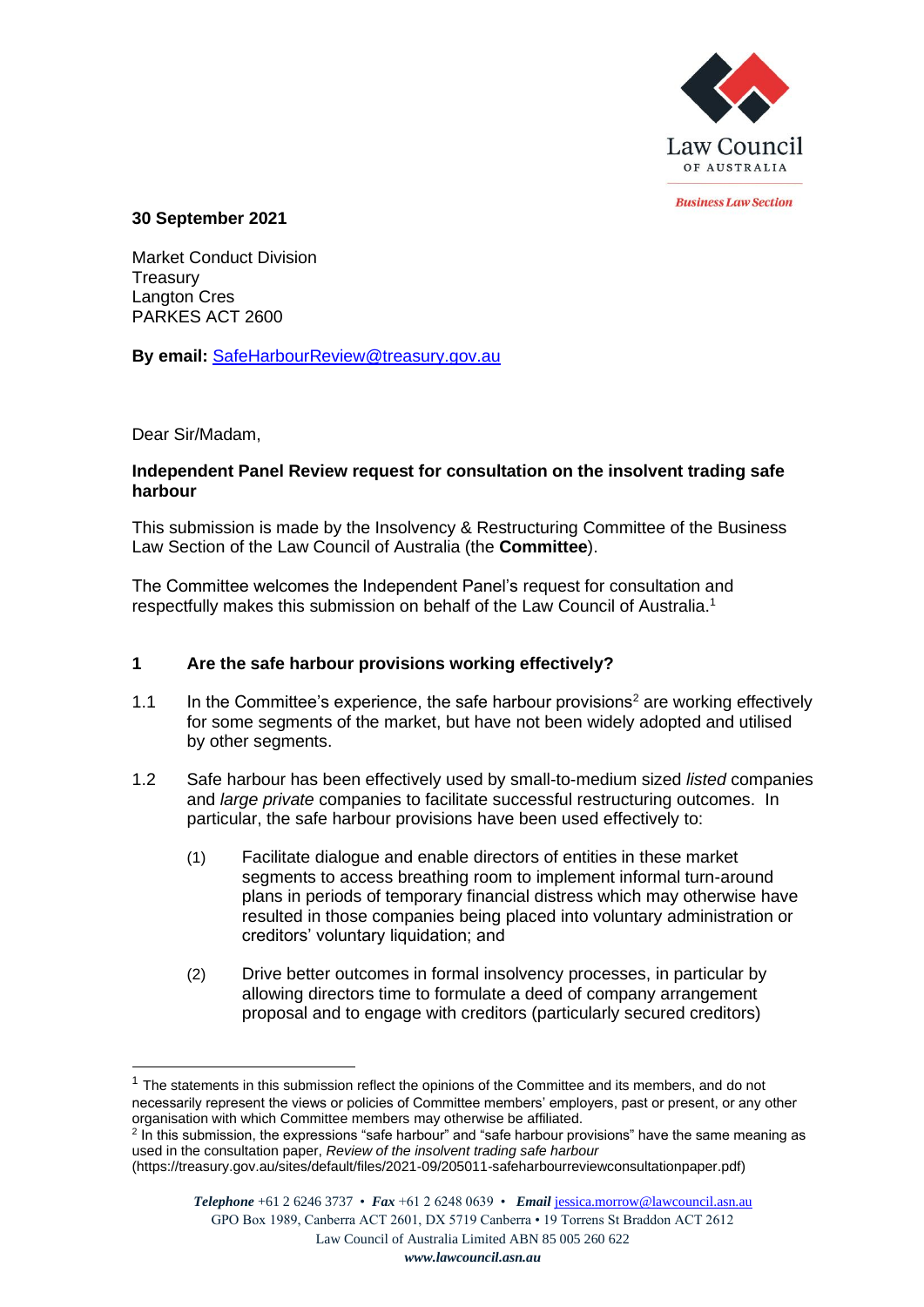before placing a company into voluntary administration or creditors' voluntary liquidation.

- 1.2 The safe harbour provisions do not appear to have been widely used by *large listed* companies nor small-and-medium sized *private* companies (**SMEs**) and, in this respect, they are not working effectively, in the Committee's view.
- 1.3 In the case of large listed entities, anecdotal reports suggest that these entities are more likely to proactively manage liquidity risk before entering financial distress and/or have access to a broader range of refinancing and informal restructuring options, such that it is less likely that directors perceive the need to invoke the protection of safe harbour. Moreover, the use of safe harbour appears to have a "management failure" connotation in this segment. A director of a large listed entity may be wary of utilising safe harbour out of fear of it resulting in a black mark against the director's, or the entity's, name.
- 1.4 In the case of SMEs, the principal hurdles in using safe harbour include:
	- (1) Directors have often provided personal guarantees to the company's creditors and, accordingly, are more concerned about guarantor liability than prospective insolvent trading liability risk when a company faces financial difficulty, particularly where guarantees are secured by the family home. In those circumstances, the lack of any self-executing moratorium upon entry into safe harbour akin to s 440J of the *Corporations Act 2001*  (Cth) (**Corporations Act**) means that directors have limited incentive to use the procedure; and
	- (2) Many SMEs facing financial difficulty do not meet the threshold criteria for the use of safe harbour in section 588GA(4) of the Corporations Act; namely substantial compliance with obligations to pay employee entitlements (particularly superannuation) and taxation lodgement obligations.
- 1.5 The Independent Panel may wish to consider the following matters:
	- (1) Can and should the shortcomings in the safe harbour regime for SMEs be addressed (for example, should eligibility criteria be relaxed such that all that is required is that any turn-around plan implemented during safe harbour results in payment of outstanding employee entitlements upon completion of the safe harbour period? Alternatively, consider an approach similar to that taken under the small-business restructuring procedure?<sup>3</sup>
	- (2) Given that it is now accepted in the market that entry into safe harbour need not be disclosed in order to comply with a listed entity's continuous disclosure obligations, is any further clarification required in this regard? The Committee considers issues of disclosure to the market are best left to the company. We do not consider there should be an express carve-out from the listing rules clearly exempting disclosure where safe harbour has been utilised<sup>4</sup>

<sup>3</sup> See *Corporations Regulations 2001* (Cth) (**Corporations Regulations**), reg 5.3B.24.

<sup>4</sup> The Committee maintains its previously expressed view that "issues of disclosure for public entities is best left to the companies and their management to determine rather than requiring public disclosure of the appointment of a restructuring adviser": see Law Council of Australia, *Submission in response to the Treasury 'National Innovation and Science Agenda – Improving bankruptcy and insolvency laws'* (26 May 2021), 14: https://www.lawcouncil.asn.au/publicassets/0f8d4d1c-1eb5-e611-80d2-005056be66b1/3153 National\_Innovation\_and\_Science\_Agenda\_Improving\_bankruptcy\_and\_insolvency\_laws.pdf.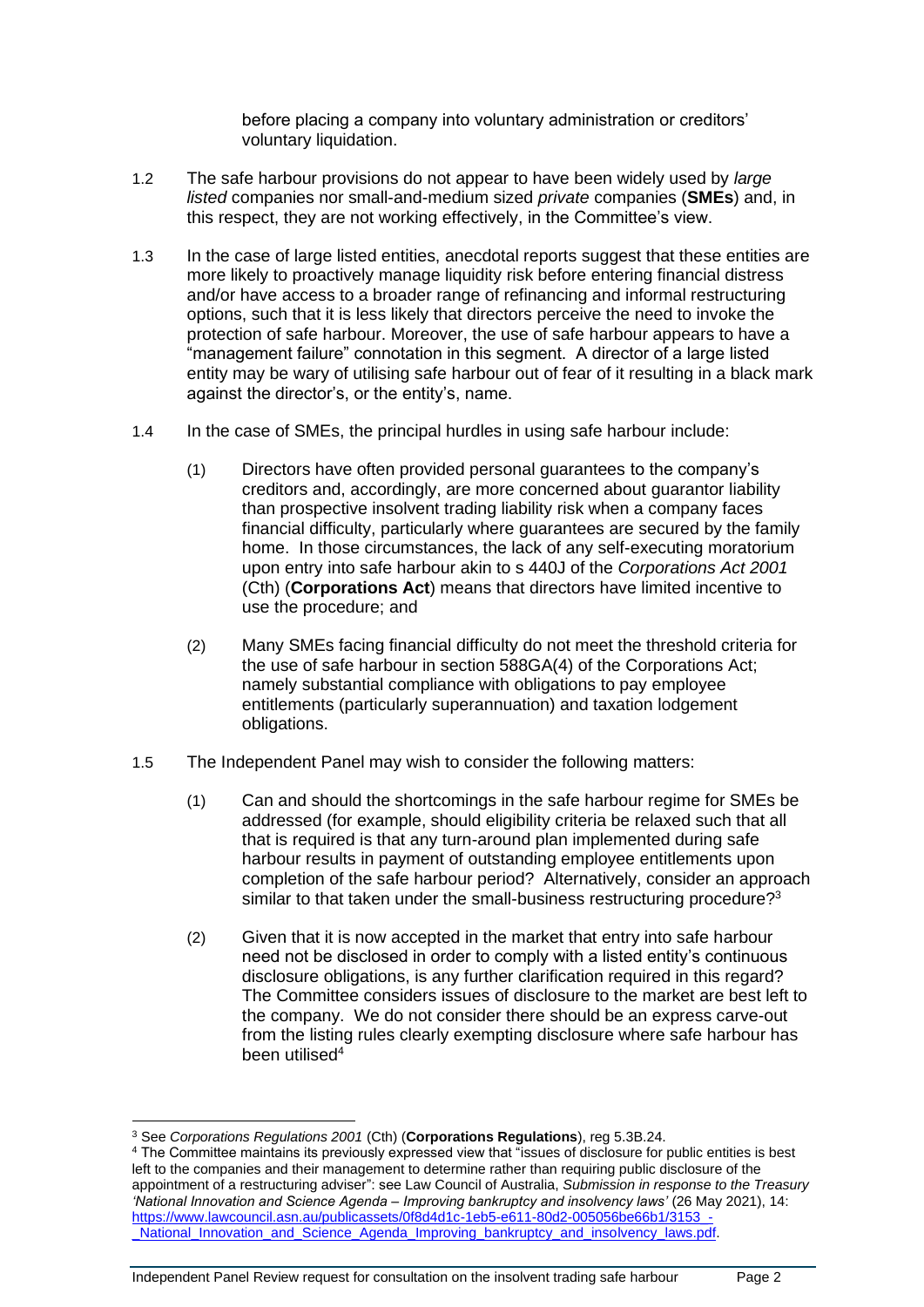## **2 What impact has the availability of the safe harbour had on the conduct of directors?**

- 2.1 Insolvency practitioners and lawyers have informed the Committee that where safe harbour is used, it can result in dialogue between directors in relation to liquidity issues and proactive engagement with creditors earlier in the decline curve. As such, the availability of safe harbour has improved directors' conduct by enabling them to engage in facilitative discussions with accountants and lawyers without the fear of insolvent trading liability and earlier in the decline curve.
- 2.2 Financiers (including banks) have indicated a willingness to continue providing finance to companies which are in safe harbour, and utilisation of safe harbour by a borrower's directors may be viewed favourably. Anecdotal reports indicate that in some instances banks have required the implementation of safe harbour as a pre-condition for the ongoing provision of finance used to implement a restructure. In this respect, the threshold criteria are useful as, by virtue of the implementation of the process, a bank can have comfort that an appropriate external advisor has been engaged, employee entitlements are up to date and taxation lodgement obligations have been (at least substantially) met. In this regard, safe harbour provides assurances which may make access to rescue finance more readily available at least for some segments of the market.
- 2.3 However, in light of the issue raised above in relation to the limited market segments which are currently utilising safe harbour, these positive developments are limited, in our view.
- 2.4 The Independent Panel may wish to consider the following matters:
	- (1) If modifications are made to the existing regime to make it more attractive to SMEs, would the impact on directors' conduct be more significant?
	- (2) Would the threat of insolvent trading liability significantly influence SME directors in practice? If the threat does not influence behaviour and accordingly safe harbour does not have any meaningful role in driving better conduct from SME directors in its current formulation, should amendments be made to the insolvent trading prohibition itself? For example, would it be appropriate to establish a mandatory carve-out from insolvent trading liability and director guarantor liability in respect of recourse to the family home?

#### **3 What impact has the availability of the safe harbour had on the interests of creditors and employees?**

- 3.1 To the extent that safe harbour has been used effectively to implement informal restructuring plans, this generally serves the interest of creditors and employees as better outcomes will often be achieved through informal restructures than by use of formal processes which result in enterprise value loss and diminished returns to creditors, in most cases. Insolvency practitioners have informed the Committee that safe harbour, even where ultimately unsuccessful in preventing formal insolvency, has also been used effectively by enabling more efficient transitions into voluntary administration and liquidation resulting in improved outcomes for creditors.
- 3.2 The Committee is unaware of instances where safe harbour has been abused by directors to the detriment of creditors and employees. If this concern is prevalent, and in order to avoid the risk that unscrupulous turnaround advisers may utilise safe harbour to promulgate phoenix and other creditor defeating activity, greater clarity ought to be provided in respect of which persons/entities qualify as an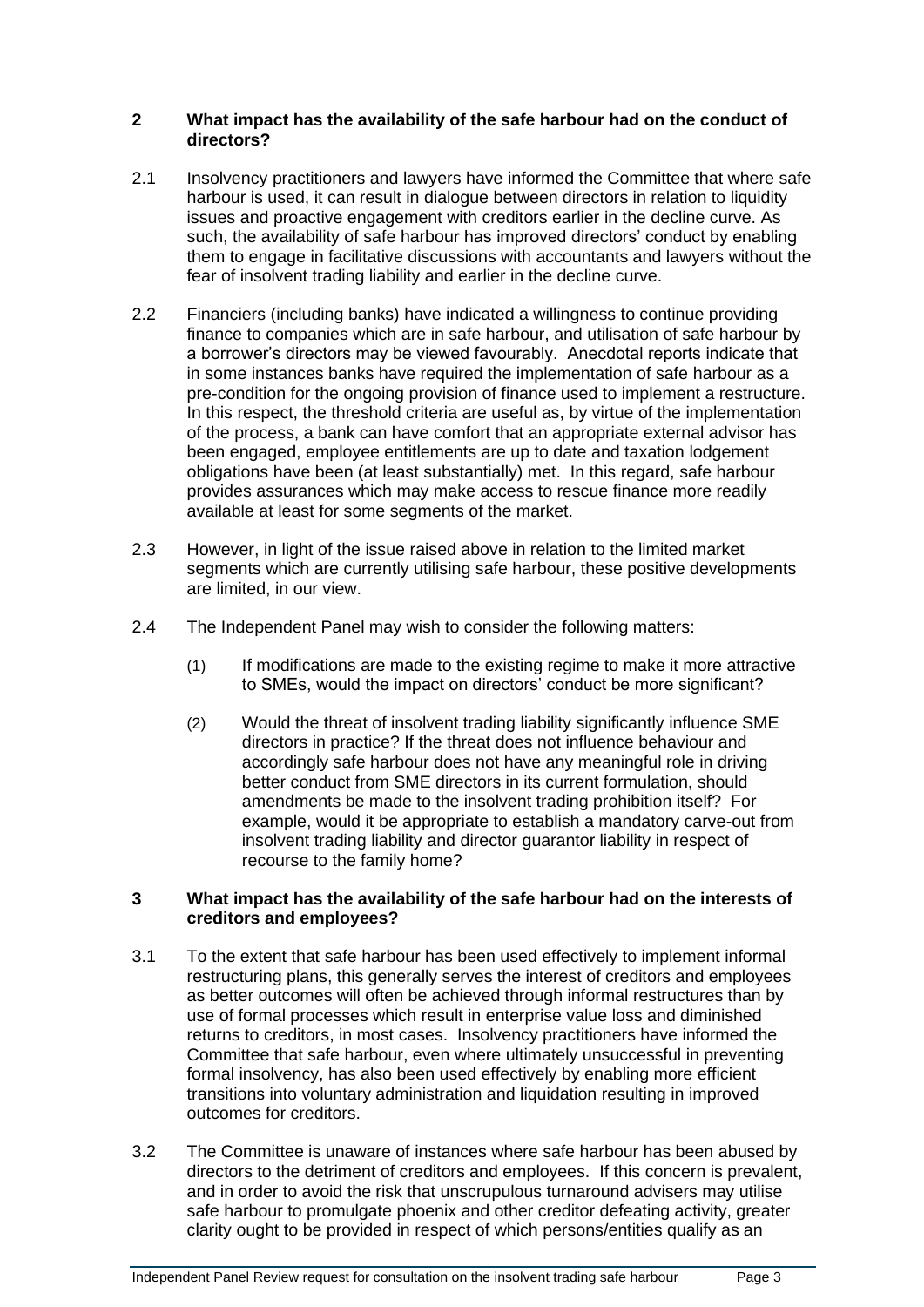"appropriately qualified entity" (**AQE**) under s 588GA(2). See further comments at question 9 below.

- 3.3 The Independent Panel may wish to consider the following matters:
	- (1) Are there any reports of safe harbour being used to escape voidable transaction liability?
	- (2) Are the new employee entitlement-defeating voidable transaction provisions<sup>5</sup> and the broader creditor-defeating disposition provisions<sup>6</sup> better suited to achieving the policy goals behind the introduction of the insolvent trading prohibition in the 1990s to protect employees and creditors?

#### **4 How has the safe harbour impacted on, or interacted with, the underlying prohibition on insolvent trading?**

- 4.1 There are not yet any reported decisions of which the Committee is aware, which have considered the application of safe harbour in any director's defence to the insolvent trading prohibition.
- 4.2 However, based on anecdotal reports, safe harbour has been particularly useful in circumstances where there is a pending refinance deadline in respect of which non-compliance may result in insolvency. In those circumstances, in the absence of the protection of safe harbour, it appears that directors would have been more inclined to place a company into voluntary administration in order to mitigate their risk of prospective insolvent trading liability.
- 4.3 The Independent Panel may wish to consider the following matter:
	- (1) Does safe harbour mitigate the incentive for a threatened action for breach of the insolvent trading prohibition to be used against directors by insolvency practitioners to leverage greater contributions into deeds of company arrangement or to avoid liquidation? Alternatively, does safe harbour allow an effective alleviation of this concern (if it exists), because the safe harbour still does not mitigate the risk of a threat of action for breach of other statutory director's duties for which no relief applies under safe harbour? If so, is this something which requires remediation?

### **5 What was your experience with the COVID-19 insolvent trading moratorium, and has that impacted your view or experience of the safe harbour provisions?**

- 5.1 The Covid-19 insolvent trading moratorium removed the incentive for directors to utilise the safe harbour provisions (**COVID-19 Moratorium**).
- 5.2 Discussions among Committee members indicate that upon the commencement of the COVID-19 Moratorium:
	- (1) Very few safe harbour appointments were initiated and directors formed the view that they did not require safe harbour advice/protection in light of the COVID-19 Moratorium; and
	- (2) A number of existing safe harbour engagements were terminated as directors considered that there was no need for any ongoing safe harbour

<sup>5</sup> Corporations Act, Pt 5.8A.

<sup>6</sup> Corporations Act, s 588FDB.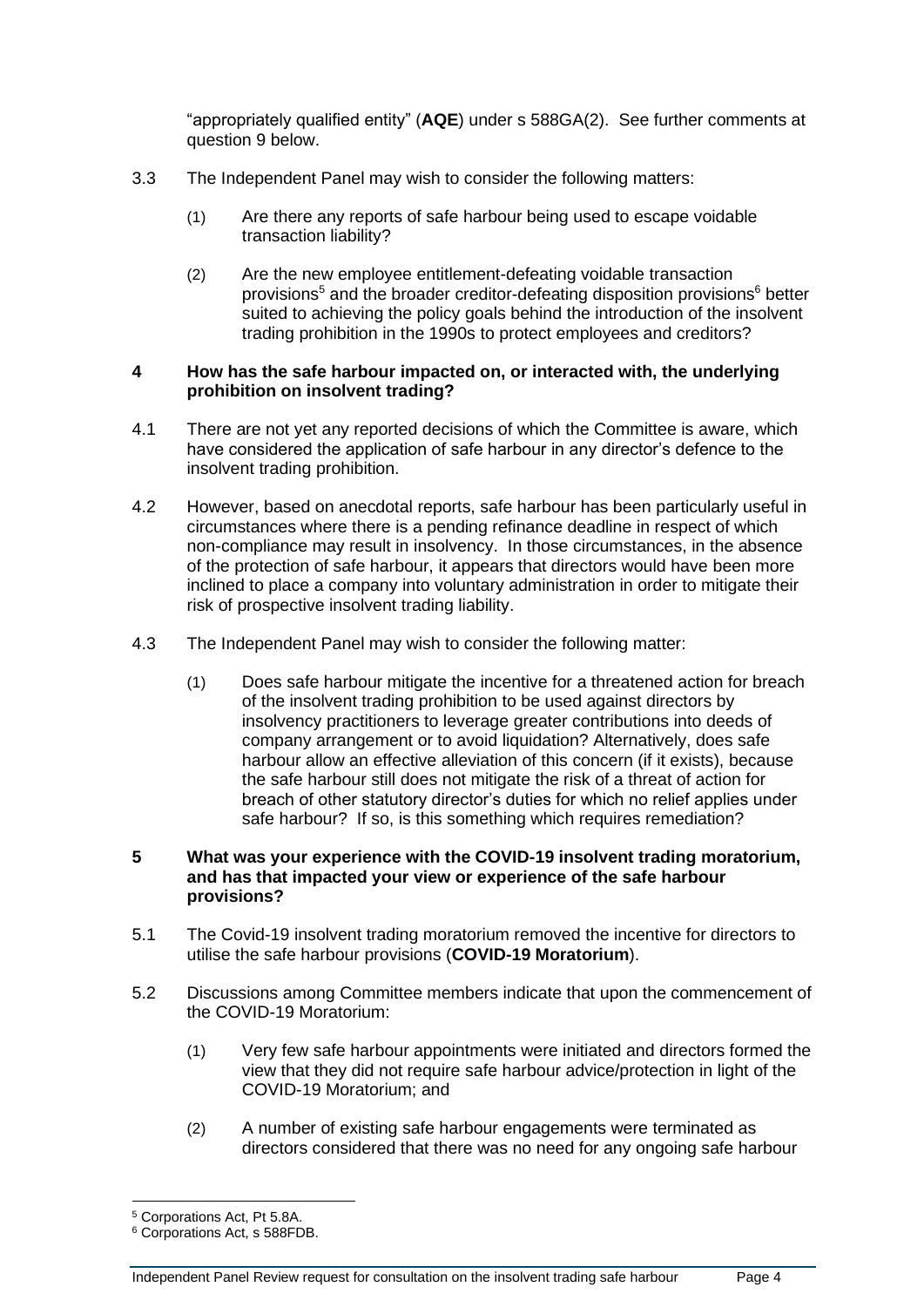protection given the protection which applied under the COVID-19 Moratorium.

- 5.3 As such, the COVID-19 Moratorium represents a lost opportunity to test the efficacy of the safe harbour provisions.
- 5.4 Against that background, the empirical research undertaken before the implementation of the COVID-19 Moratorium remains relevant and is reflective of current market practices now that the COVID-19 Moratorium has been lifted.<sup>7</sup>
- 5.5 A comparative analysis with the relief which applied in other jurisdictions may also provide lessons Australia might consider in future if circumstances warrant a special safe harbour and as part of this review:
	- (1) UK:
		- Legislative provisions were enacted in the *Corporate Insolvency and Governance Act 2020* and subsequently renewed by the *Corporate Insolvency and Governance Act 2020 (Coronavirus) (Suspension of Liability for Wrongful Trading and Extension of the Relevant Period) Regulations 2020 (SI 2020/1349*)).
		- These provisions operated by requiring a court to assume, in determining the amount, if any, that a director should be ordered to contribute to the assets of the company on a finding of wrongful trading, that the director is not responsible for any worsening of the financial position of the company or its creditors that occurs or occurred from 1 March 2020 until 30 September 2020 or from 26 November 2020 to 30 June 2021.
		- An informative analysis of these provisions is set out in the article, "The UK Corporate Insolvency and Governance Act 2020: A move to a more debtor-friendly restructuring regime?"<sup>8</sup>
	- (2) Singapore:<sup>9</sup>
		- Amendments were made to the wrongful trading provisions in s 239(6) of the *Insolvency, Restructuring and Dissolution Act 2018*.
		- Amendments were to the effect that 'a company or variable capital company is not to be treated as incurring debts or other liabilities without reasonable prospect of meeting them in full if the debt or other liability is incurred —

(a) in the ordinary course of the company's or variable capital company's business;

(b) during the prescribed period; and

8 [https://www.nortonrosefulbright.com/en/knowledge/publications/5ac21a15/the-uk-corporate-insolvency-and](https://www.nortonrosefulbright.com/en/knowledge/publications/5ac21a15/the-uk-corporate-insolvency-and-governance-act-2020)[governance-act-2020](https://www.nortonrosefulbright.com/en/knowledge/publications/5ac21a15/the-uk-corporate-insolvency-and-governance-act-2020)

<sup>7</sup> See in particular Ian Ramsey and Stacey Steele, "The "Safe Harbour" Reform of Directors' Insolvent Trading Liability in Australia: Insolvency Professionals' Views" (2020) 48 *ABLR* 7.

<sup>&</sup>lt;sup>9</sup> For a comparative analysis between the wrongful trading provisions in Singapore and the Australian regime see Stacey Steele, Ian Ramsay and Miranda Webster, "Insolvency Law Reform in Australia and Singapore: Directors' Liability for Insolvent Trading and Wrongful Trading" (2019) 28(3) *International Insolvency Review*, 363.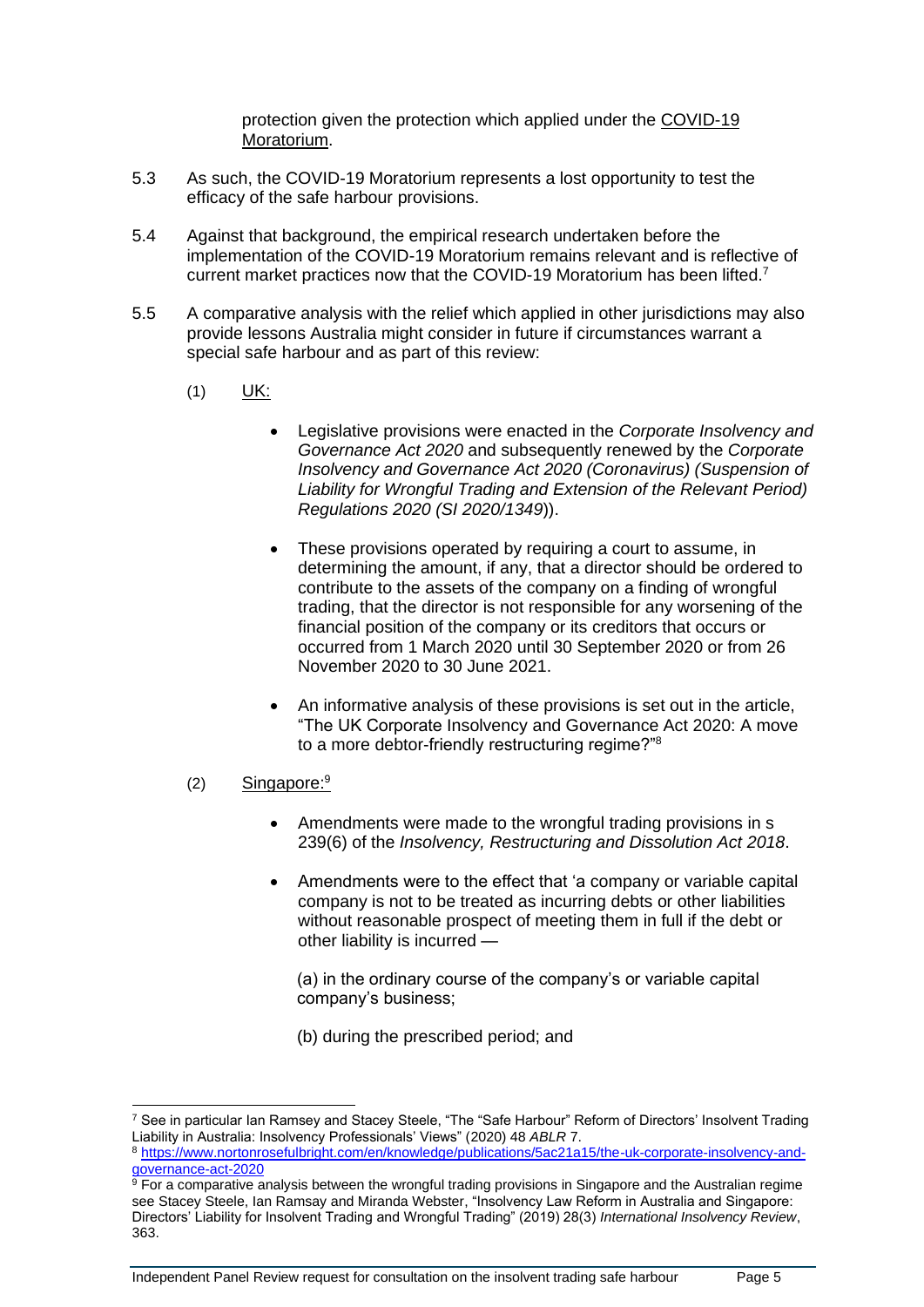(c) before the appointment of a judicial manager or liquidator of the company or variable capital company'.

### (3) Germany:

A comparison of Australian and German approaches is discussed in an article by Stacey Steele, "Directors' duties to prevent insolvent trading in a crisis: Responses to COVID-19 in Australia and lessons from Germany". 10

#### **6 Are you aware of any instances where safe harbour has been misused?**

- 6.1 No, the Committee is not aware of any instances where the safe harbour has been misused.
- 6.2 Rather than the safe harbour provisions being "misused", some practitioners have raised concerns about the costs of safe harbour when used in the context of listed companies and large private companies. There are anecdotal reports of circumstances in which individual directors have engaged their own accounting and legal safe harbour advisers which has led to unnecessary expense and complication.
- 6.3 The Independent Panel may wish to consider, particularly for large entities, whether obtaining a raft of safe harbour advisers can be better managed if greater clarity is provided as to the categories of practitioners who meet the AQE definition and what is in fact required in order to obtain the benefit of safe harbour protection?

## **7 Are the pre-conditions to accessing safe harbour appropriate?**

- 7.1 The pre-conditions to accessing safe harbour mean that the safe harbour is unlikely to achieve its goals in providing relief for SME directors. The preconditions mean that the safe harbour is unlikely to be accessible to many SMEs facing liquidity problems and financial distress.
- 7.2 The Independent Panel may wish to consider the following matters:
	- (1) To which market segments is safe harbour protection directed? If the premise upon which the safe harbour continues to rely remains fostering entrepreneurial culture, $11$  the pre-conditions should be adjusted to allow greater access to the procedure for SMEs.
	- (2) Consider whether it would be appropriate for the threshold issues to be aligned with the relaxed thresholds which apply in respect of the new small business restructuring process.<sup>12</sup>
	- (3) Consider whether, rather than requiring payment of outstanding employee entitlements as a pre-condition, it would be preferable if the "course of action" contemplated must ensure that the company will "become compliant" with those obligations during the plan?<sup>13</sup>

<span id="page-5-0"></span><sup>10</sup> 30(1) 2021 *International Insolvency Review* 89-110.

<sup>11</sup> Commonwealth, Second Reading Speech, *Treasury Laws Amendment (2017 Enterprise Incentives No 2) Bill 2017* (Cth), 1 June 2017 (Michael McCormack) in which it was stated the purpose of the suite of reforms which included the safe harbour provisions was to "*promote the preservation of enterprise value for companies…reduce the stigma of failure associated with insolvency and encourage a culture of entrepreneurship*."

<sup>12</sup> Corporations Regulations, reg 5.3B.24.

 $13$  Ibid.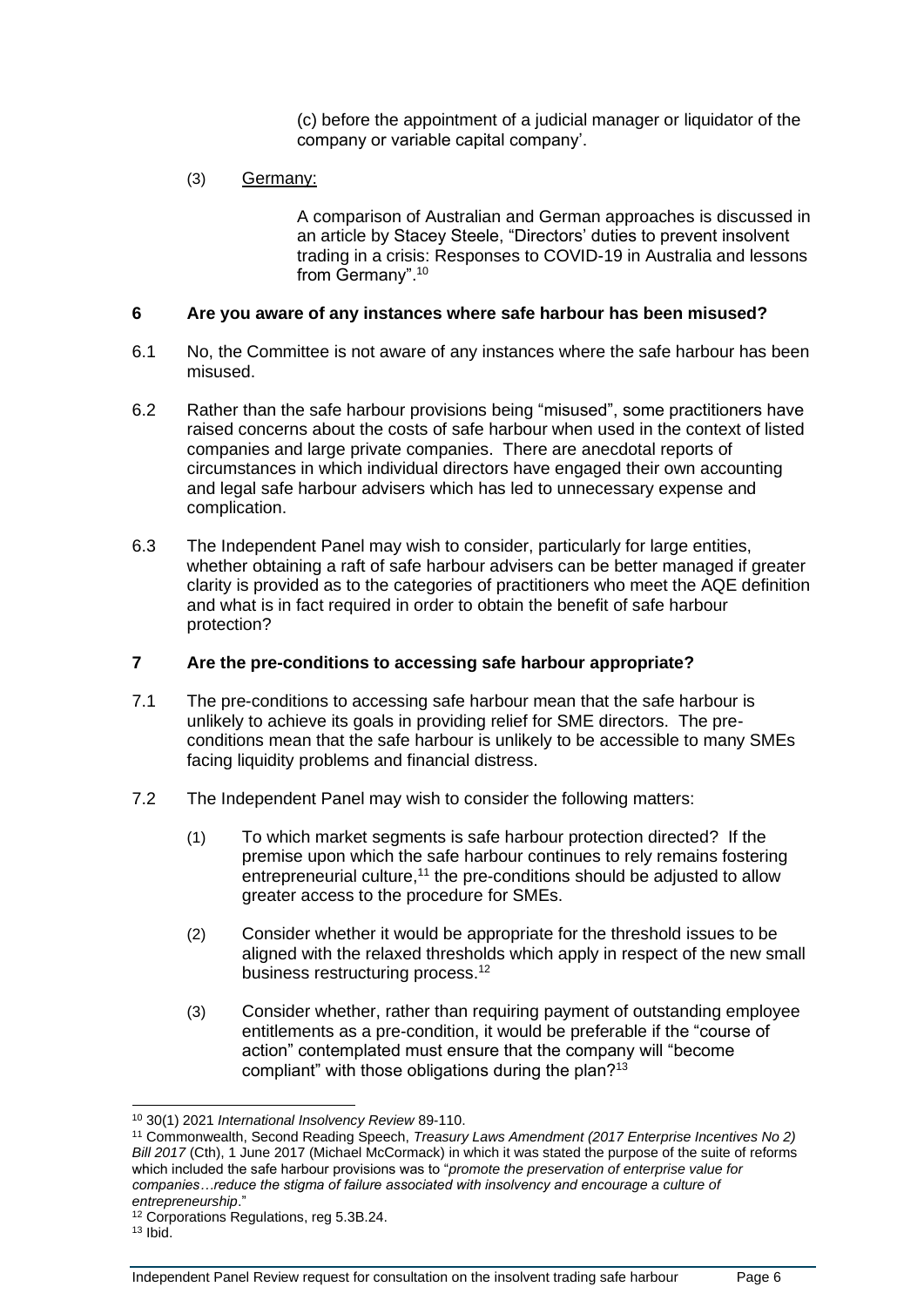# **8 Does the law provide sufficient certainty to enable its effective use?**

- 8.1 The Committee considers that the current law lacks certainty in three key respects:
	- (1) There is insufficient guidance provided as to who may act as an AQE (which is dealt with in the Committee's response to question 9);
	- (2) There is insufficient guidance as to what a "better outcome" entails; and
	- (3) There is limited guidance as to the meaning of "substantial compliance" with taxation lodgement obligations and the payment of employee entitlements which are each necessary preconditions for directors to avail themselves of safe harbour (and where otherwise constrained by the matters set out in s 588GA(4)(b)(ii) in respect of '2 or more failures').
- 8.2 The Committee considers that the safe harbour mechanism may be more attractive to directors if greater legislative guidance was provided as to what constitutes a "better outcome". Currently, a "better outcome" is defined as "an outcome that is better for the company than the immediate appointment of an administrator, or liquidator, of the company". However, it is unclear whether a "better outcome" is intended to:
	- (1) Require a greater return to the general body of creditors than in a liquidation / voluntary administration / deed of company arrangement counterfactual and, if so, on what basis the counterfactual benchmarking return ought to be calculated; and
	- (2) Involve consideration of qualitative factors, such as whether the maintenance of enterprise value and goodwill value by avoiding formal appointments, is relevant to the "better outcome" assessment.
- 8.3 In circumstances where there are still no reported cases (of which the Committee is aware) considering the operation of the safe harbour provisions such that no jurisprudence has developed which provides any guidance as to what constitutes a "better outcome", there is an imperative for legislative clarification in this regard.
- 8.4 The Committee also considers that further legislative guidance on the meaning of "substantial compliance" would be helpful (particularly if the Committee's views expressed in 1.5(1) and 7.[2\(3\)](#page-5-0) are taken into account). Currently, guidance appears in the Explanatory Memorandum<sup>14</sup> which is not as easily accessible to market participants when compared with the legislation itself. Consideration should be given to amending section 588GA to provide greater certainty or, alternatively, providing further guidance in regulations. The case law concerning the permissible return to, and discrimination between, creditors under a deed of company arrangement when compared with a liquidation counterfactual may be useful in this regard.<sup>15</sup>

## **9 Is clarification required around the role of advisers, including who qualifies as advisers, and what is required of them?**

9.1 The Committee considers that clarification as to who is eligible to act as an AQE and what is required in order to adequately fulfil the role of an AQE is needed.

<sup>14</sup> https://treasury.gov.au/sites/default/files/2019-03/C2017-010\_EM\_Corporate\_Insolvency\_Law.pdf <sup>15</sup> See e.g. *Molit (No 55) Pty Ltd v Lam Soon Australia Pty Ltd* (1996) 22 ACSR 169; *Hagenvale Pty Ltd v Depela Pty Ltd and Another* (1995) 17 ACSR 139; *Sydney Land Corp Pty Ltd v Kalon Pty Ltd* (1997) 26 ACSR 427; *In the matter of Connections Total Fitness for the Family Pty Limited (administrator appointed)* [2014] NSWSC 75, *Shafston Avenue Construction Pty Ltd, in the matter of CRCG-Rimfire Pty Ltd (subject to deed of company arrangement) v McCann* [2019] FCA 1426.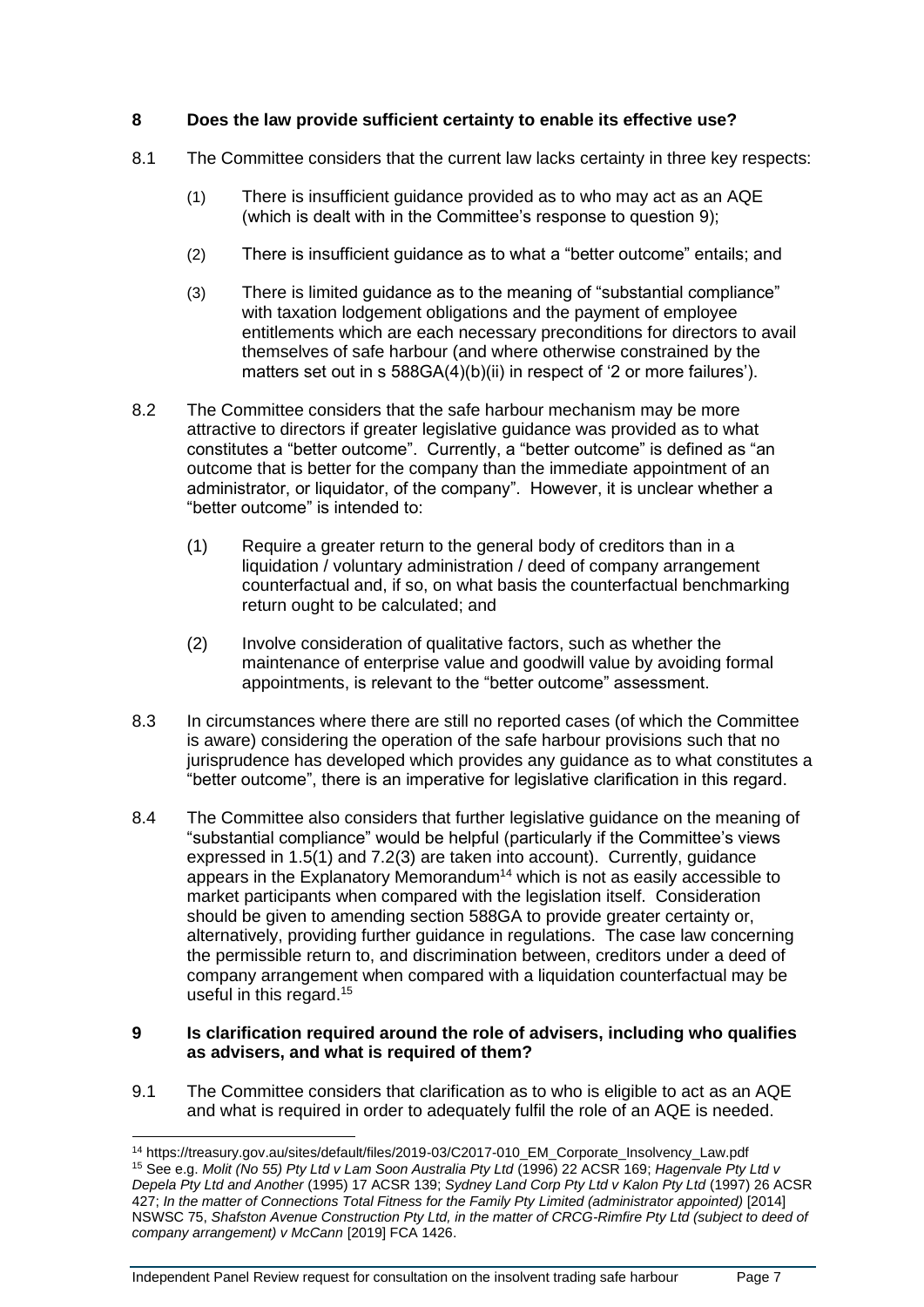- 9.2 It would be appropriate for AQE eligibility criteria be prescribed in regulations so as to provide greater certainty for users of the safe harbour. The Committee considers that the following eligibility criteria ought to be considered by the Independent Panel:
	- (1) Full membership of an industry body such as the Australian Restructuring Insolvency & Turnaround Association (**ARITA**), Turnaround Management Association, Chartered Accountants Australia & New Zealand, CPA Australia or State based lawyer registration boards; and
	- (2) Minimum professional indemnity insurance coverage requirements.
- 9.3 The Independent Panel may also wish to consider whether registration as a tax agent or Small Business Restructuring Practitioner is sufficient in order to be eligible as an AQE to advise SME directors.
- 9.4 The Committee considers that confining AQEs to registered liquidators would restrict access to the safe harbour mechanism and that the eligibility criteria should facilitate the appointment of a broader range of practitioners (albeit members of professional bodies with disciplinary and regulatory oversight and with professional indemnity insurance coverage).
- 9.5 The Commonwealth, through the Australian Securities and Investments Commission (**ASIC**) could maintain a register of AQEs.

## **10 Is there sufficient awareness of the safe harbour, including among small and medium enterprises?**

- 10.1 The Committee considers that there is insufficient awareness of the availability and operation of the safe harbour provisions, particularly among SME directors.
- 10.2 We believe measures should be taken to promote greater awareness of the insolvent trading prohibition itself and the availability of safe harbour. In particular, the provision of a specific user-friendly, plain English safe harbour guide via the outreach website maintained by ASIC would assist.
- 10.3 The Committee also considers that many SME directors and general accountancy practitioners lack sufficient knowledge of insolvency processes generally and the availability of safe harbour. Consideration may be given to the implementation of:
	- (1) Targeted training for directors and professionals most likely to be involved in advising SMEs such as accountants, including a module concerning insolvent trading and safe harbour; and
	- (2) An online learning module or ASIC regulatory guide for directorship fundamentals - including financial literacy and topics such as the prohibition of insolvent trading and the availability of safe harbour. Alternatively, when a person is appointed as a director, an information pack could be automatically produced and sent by ASIC?

## **11 In relation to potential qualified advisors, what barriers or conflicts (if any) limit your engagement with companies seeking safe harbour advice?**

11.1 Other than where the rules of an industry body prevent them doing  $\delta$  o<sup>16</sup>, there is uncertainty as to whether an AQE retained for the purposes of a safe harbour

<sup>&</sup>lt;sup>16</sup> For example, section 1.6.8 of Practice Statement: Insolvency 1 - Independence of ARITA's Code of Professional Practice.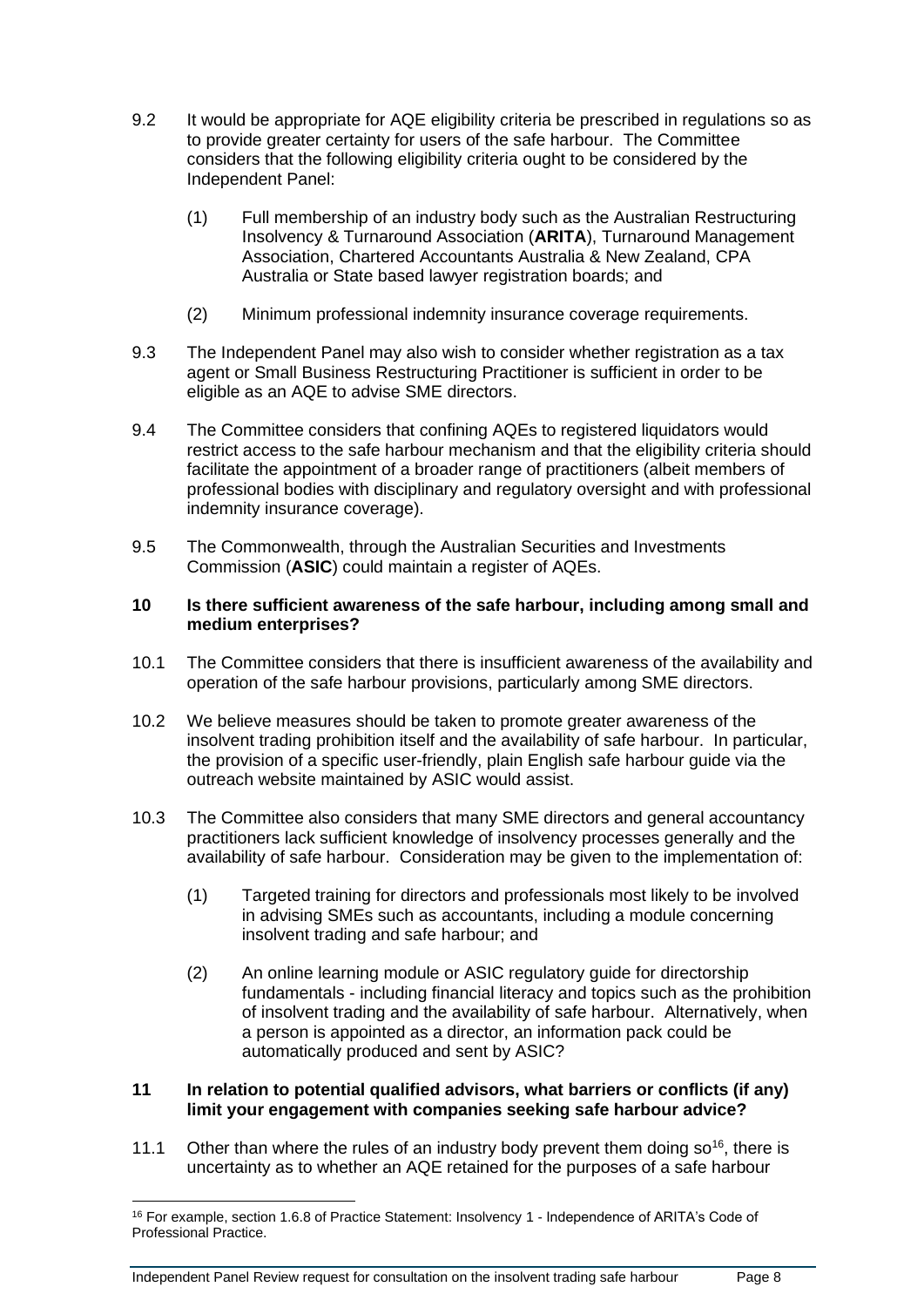engagement may permissibly be appointed subsequently as a voluntary administrator or liquidator.<sup>17</sup> Some practitioners may face a difficult decision in having to choose between the safe harbour engagement and any later voluntary administration or liquidation engagement, which may in some circumstances disincentivise the acceptance of a safe harbour engagement. If a safe harbour engagement does not result in turning the company around, then from an efficiency perspective, the benefits of the AQE taking on the subsequent formal external administration should not be downplayed.

- 11.2 Further regulatory guidance may assist to resolve these issues. For example, the Committee considers that it may expressly prescribe the circumstances in which an AQE may accept a subsequent formal appointment. The supervising liquidator procedure may provide useful guidance in this regard in order to address the risk of actual or perceived conflicts of interest.
- 11.3 Insolvency practitioners have also informed the Committee that some directors have expressed hesitancy in obtaining their own independent safe harbour advice as a result of the lack of certainty around key issues under the law (see above response to question 8).

## **12 Are there any other accessibility issues impacting its use?**

- 12.1 The principal barriers to use of safe harbour by SME directors are canvassed in the response to question 7.
- 12.2 Insolvency practitioners have informed the Committee that the following issues may limit accessibility and could contribute to lack of utilisation of the safe harbour procedure:
	- (1) Where multiple Australian Taxation Office (**ATO**) repayment plans in respect of SME taxation liabilities have not been complied with, SME directors are likely ineligible to use safe harbour;
	- (2) Under safe harbour, directors do not obtain any relief from liability for breach of duties under sections 180-183 of the Corporations Act, which may disincentivise the use of the procedure, particularly in the case of large listed entities where directors' duty enforcement risk is likely more pronounced;
	- (3) There is no relief provided from directors' personal liability for taxation liabilities under director penalty notices while the safe harbour process remains on foot.<sup>18</sup>
- 12.3 Turnaround professionals with whom Committee members have spoken have identified an issue with the use of superannuation clearing houses. Whilst a company may pay the superannuation payable to its employees to the clearing house by the due date, depending on when that payment is made (for example, if made on the last day of the period), the superannuation clearing house may not pay the superannuation to the employees' superannuation accounts until after the due date, meaning there is a technical non-compliance with paying superannuation into the employees' accounts by the time it is due for payment. If this happens two

<sup>17</sup> See e.g. *Re Ten Network Holdings Ltd* 252 FCR 519 for commentary as to the circumstances in which it may be appropriate for a practitioner who has provided prior commercial advice to an entity in financial difficulty to be subsequently appointed as that entity's administrator.

<sup>18</sup> *Taxation Administration Act 1953* (Cth) Sch 1 ss 269-20 and 269-25. See further, Corey Byrne, "Rescuing the Rescue Culture? Australian Corporate Restructuring After the Safe Harbour and Ipso Facto Reforms" (2019) 27 *Insolvency Law Journal* 122, 139.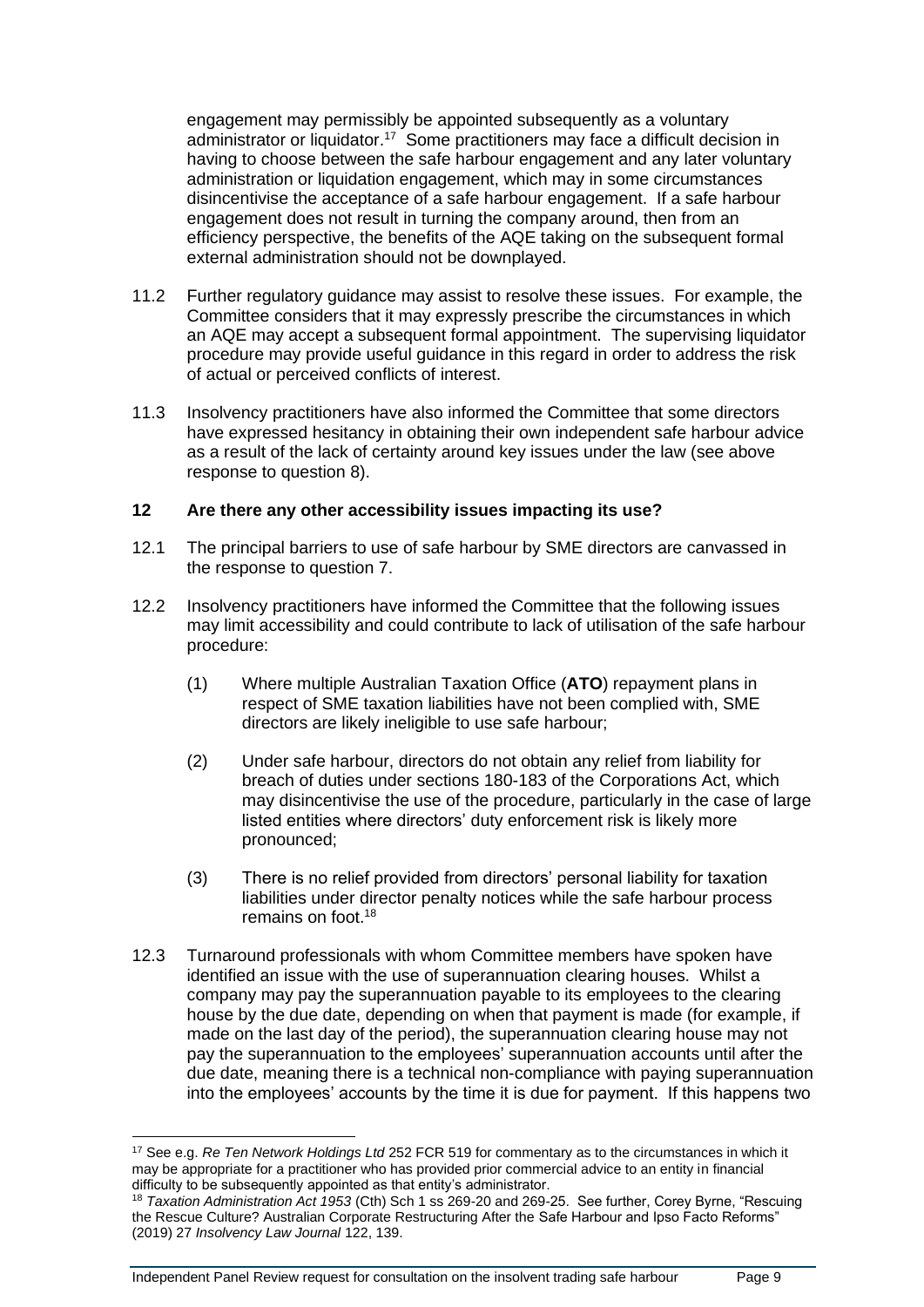or more times in a 12-month period, debts incurred during the periods of noncompliance could fall outside of safe harbour protection.

- 12.4 There is uncertainty as to whether a company's directors are eligible to qualify for the safe harbour where a superannuation guarantee charge (**SGC**) has arisen and remains unpaid, even where it is subject to an ATO instalment payment plan.
- 12.5 It appears that a company cannot satisfy the requirement in section  $588GA(4)(a)(i)$ if a SGC has arisen and remains unpaid. An SGC only arises where a company has failed to pay its superannuation to its employees' accounts by the due date. The company must therefore not be 'paying the entitlements of its employees by the time they fall due' if a SGC charge has arisen and remains owing. That would appear to be the case even if the company has entered into an instalment payment plan with the ATO (which are generally entered into under section 255-15 of the *Taxation Administration Act 1953* (Cth) (**TAA**). The fact the ATO has agreed to the payment of the SGC by instalments does not change the fact that the company failed to pay its superannuation to its employees' accounts by the due date, and that failure cannot arguably be rectified until the SGC relating to the unpaid superannuation is paid (and perhaps even the superannuation deposited by the ATO into the employees' accounts).
- 12.6 In addition, in the decision of *Clifton (in their capacity as liquidators of Solar Shop Australia Pty Ltd (In Liq) ACN 092 562 877 v Kerry J Investment Pty ltd (t/as Clenergy)* ACN 108 633 227 (2020) 143 ACSR 1, the Full Court of the Federal Court found that an ATO instalment payment plan under section 255-15 of TAA did not vary the time at which the tax debts the subject of the instalment plan were due and payable. When an instalment payment plan includes SGC amounts, the plan will accordingly not have the effect that the time for payment of SGC is varied.
- 12.7 Directors of companies subject to ATO payment plans which include SGC may consider that they are eligible for safe harbour when in fact they are not.
- 12.8 In light of the above issues, the Committee considers that the Commonwealth ought to undertake a holistic review of various provisions of the Corporations Act which may either directly or indirectly disincentivise the use of safe harbour.
- **13 Are there any improvements or qualifications you would like to see made to the safe harbour provisions and/or the underlying prohibition on insolvent trading?**
- 13.1 The Committee retains the view expressed in its submission to the Treasury in relation to the 'National Innovation and Science Agenda – Improving bankruptcy and insolvency laws' agenda dated 26 May 2016 that the maintenance of the existing insolvent trading prohibition should be reconsidered.<sup>19</sup>

[https://www.lawcouncil.asn.au/publicassets/0f8d4d1c-1eb5-e611-80d2-005056be66b1/3153\\_-](https://www.lawcouncil.asn.au/publicassets/0f8d4d1c-1eb5-e611-80d2-005056be66b1/3153_-_National_Innovation_and_Science_Agenda_Improving_bankruptcy_and_insolvency_laws.pdf) National\_Innovation\_and\_Science\_Agenda\_Improving\_bankruptcy\_and\_insolvency\_laws.pdf. For further commentary as to the appropriateness of Australia's existing insolvent trading prohibition see Robert Baxt, "How Forgiving Can a Court Be of Directors' Breaches of Duty?" (2007) 35 *ABLR* 370, 372–373; Colin Anderson and David Morrison, "Should Directors Be Pursued for Insolvent Trading Where a Company Has Entered into a Deed of Company Arrangement" (2005) *13 Insolv LJ* 163, 166; Leanne Whitechurch, "Should the Law on Insolvent Trading Be Reformed by Introducing a Defence Akin to the Business Judgment Rule?" (2009) *17 Insolv LJ* 25; Jason Harris, "Director Liability for Insolvent Trading: Is the Cure Worse Than the Disease?" (2009) 23(3) Australian Journal of Corporate Law 266, 275. Patrick Lewis, "Insolvent Trading Defences after Hall v Poolman" (2010) 28 *C&SLJ 396*; Stacey Steele and Ian Ramsay, "Insolvent Trading in Australia: A Study of Court Judgments from 2004 to 2017" (2019) *27 Insolv LJ* 156.

<sup>19</sup> Law Council of Australia, *Submission in response to the Treasury 'National Innovation and Science Agenda – Improving bankruptcy and insolvency laws'* (26 May 2016):